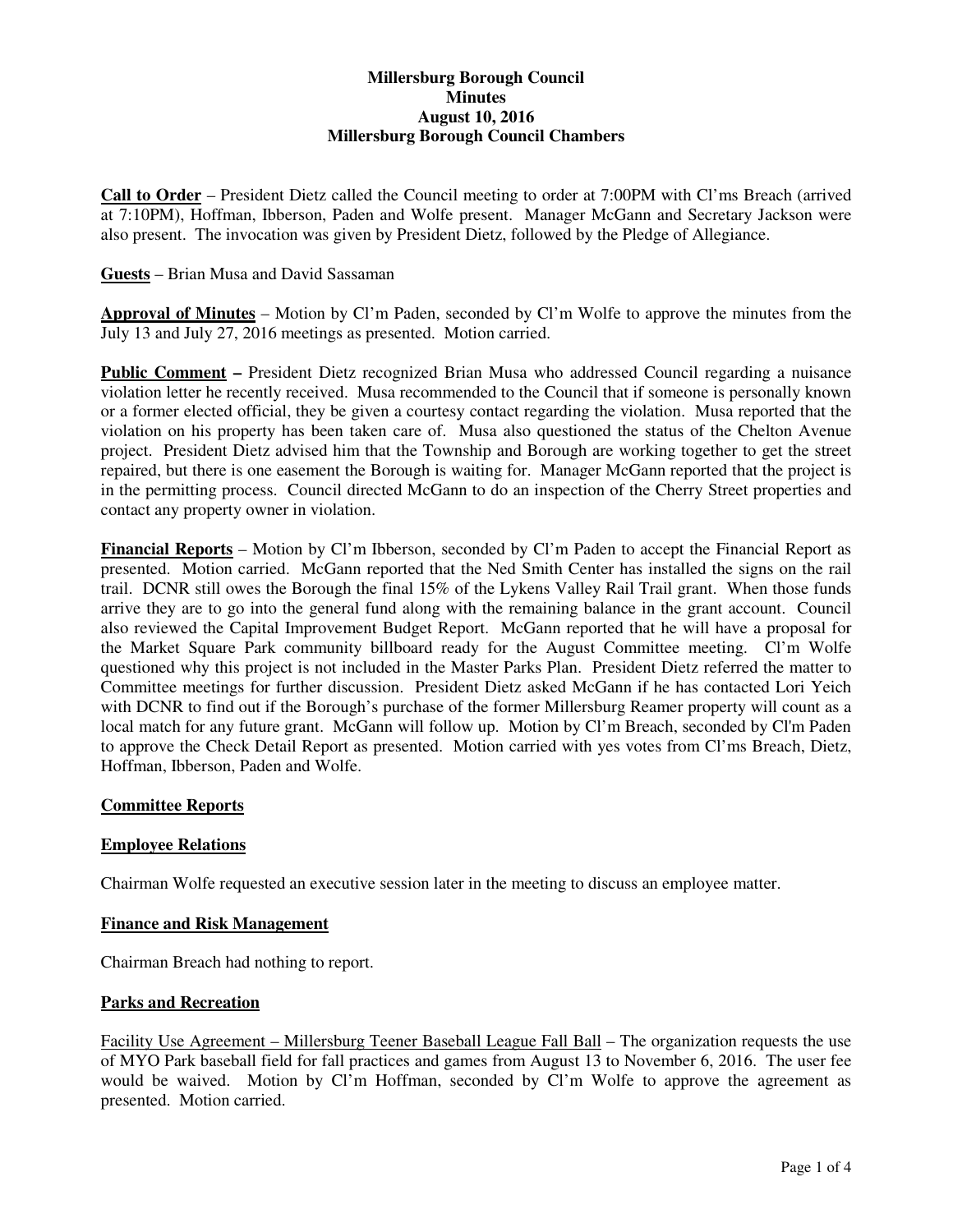Facility Use Agreement – Yoga in the Park – Jane Brajkovich, owner of Living Arts Studio, has requested the use of the area behind the Gun Club building in Riverfront Park to hold yoga on Sunday afternoons. Council set the user fee at \$5.00 per hour. Motion by Cl'm Wolfe, seconded by Cl'm Ibberson to approve the agreement. Motion carried. Council directed Manager McGann to advise Ms. Brajkovich of the established fee.

Millersburg Reamer Property Survey – McGann reported that we received two quotes to survey Parcel Nos. 45-017-005, 45-017-006, 45-017-007 and 45-017-010. Light-Heigel & Associates quoted \$3,929. Burch Associates quoted \$2,500-3,000. McGann reported that the Millersburg Area Authority has agreed to pay for half the surveying costs. Motion by Cl'm Hoffman, seconded by Cl'm Paden to have Burch Associates proceed with the survey of all four parcels. Motion carried with yes votes from Cl'ms Breach, Dietz, Hoffman, Ibberson, Paden and Wolfe.

Flyway Excavating Invoice – Flyway has invoiced the Borough for repairs to two bollards that were damaged by delivery trucks. We received one reimbursement; the other payment is pending. Motion by Cl'm Paden, seconded by Cl'm Wolfe to pay Flyway's invoice for \$6,095 as presented. Motion carried with yes votes from Cl'ms Breach, Dietz, Hoffman, Ibberson, Paden and Wolfe.

# **Property**

Truck Purchase – Council reviewed the customer proposal provided by Sunbury Motors for a 2017 F-550 truck. The cost would be \$59,217; 5-year municipal lease with a \$1 buyout at the end; color to be determined. The box, plow and slide-in hopper/spreader are included. Motion by Cl'm Hoffman, seconded by Cl'm Ibberson to approve the purchase of the 2017 F-550 truck from Sunbury Motors as quoted and to authorize Cl'm Hoffman to sign the necessary documents. Motion carried with yes votes from Cl'ms Breach, Dietz, Hoffman, Ibberson, Paden and Wolfe. Additionally Cl'm Hoffman recommended using TAW Service Center in Berrysburg for truck repairs. Council agreed to try Hegins Valley Lines first and if there is a scheduling problem to then use TAW Service Center.

Debris Clean Up – Pine Street Lot – Manager McGann reported that Cl'm Boyer would like the debris piles at the Pine Street lot to be taken away. Council agreed that the MYO compost site is to be cleared first. Motion by Cl'm Hoffman, seconded by Cl'm Wolfe to use \$300 out of the additional \$5,000 allocated to clean up the MYO site, to clear the debris piles from the Pine Street lot, once the MYO site has been cleared. Motion carried with yes votes from Cl'ms Breach, Dietz, Hoffman, Ibberson, Paden and Wolfe.

101 West Street Parking Sign – The current sign is unreadable. Motion by Cl'm Wolfe, seconded by Cl'm Paden to purchase a new sign from US Municipal Supply, not to exceed \$50, to read: 30 Minute Parking for Borough, Authority or Police Business. No Idling. Motion carried with yes votes from Cl'ms Breach, Dietz, Hoffman, Ibberson, Paden and Wolfe.

# **Public Safety**

Chairman Ibberson had nothing to report.

## **Streets**

Chairman Paden reported that Edra Carvell extended her thanks to the Public Works crew for repairing the catch basin at Seal and North Streets.

Storm Sewer Clean Out – Manager McGann reported that Nazztech's hourly rate is \$195. He would like to have them here for 8 hours to do a portion of Boyd Street, the 300 block of Cherry Street, and the 400 block of Front Street. Via McGann, Cl'm Boyer has expressed his opposition to doing work on Boyd Street due to his concerns regarding the possibility of damaging the terra cotta pipe. Cherry Street may be scheduled for a paving project, so that would be the time to determine whether or not the storm sewer pipe is failing. No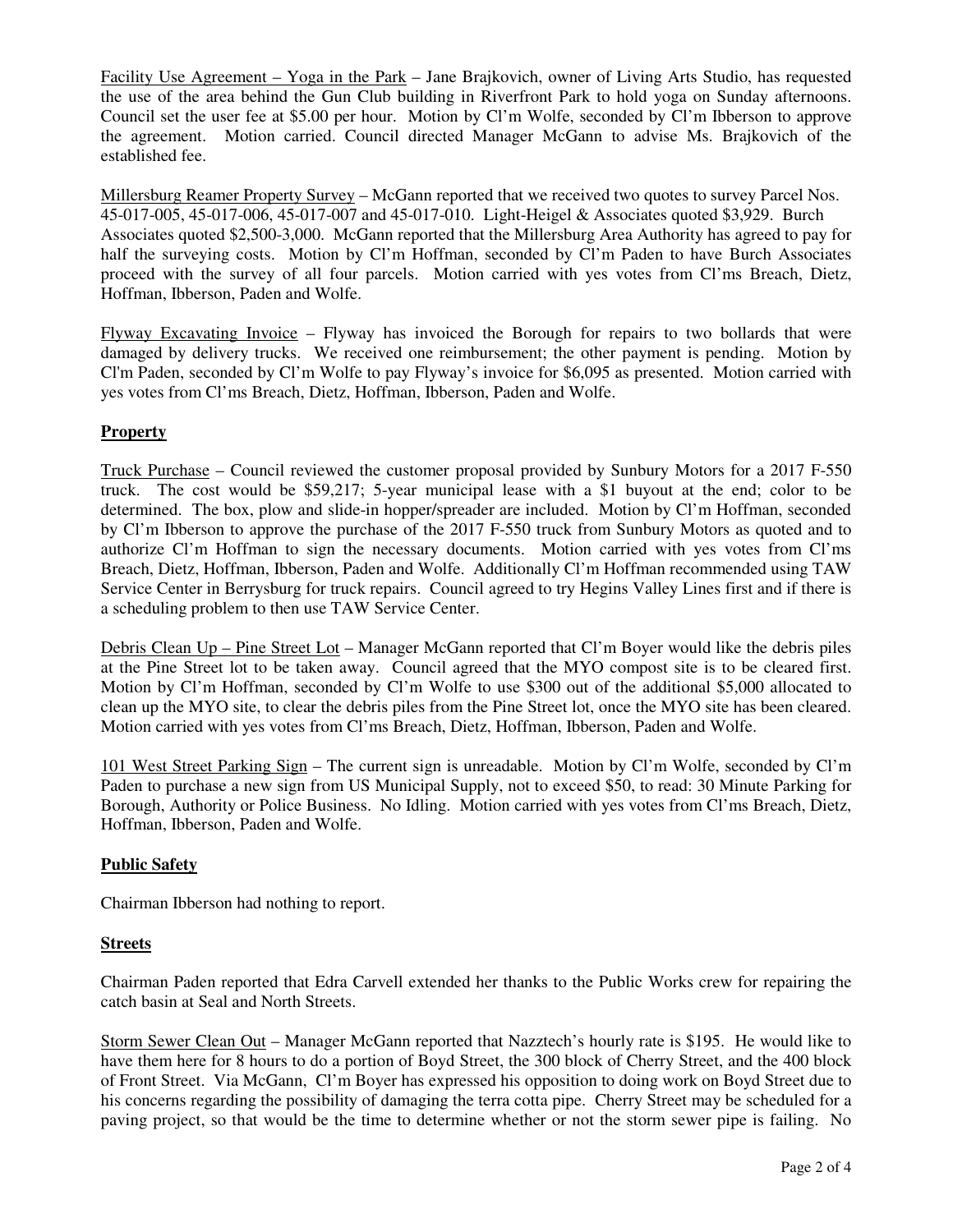decision was made regarding the Front Street project. Council directed McGann to find out when the Authority plan to schedule Nazztech to do some work.

2016 Paving Project Invoice – The project has bene completed and we received the invoice for \$65,974.56. The base bid was \$59,628.56. McGann explained that there were two overages. One change order was for \$2,500 for stone to repair soft spots that were discovered. The second overage was for \$3,846 for paving material due to underestimation by Brinjac Engineering. Both overages can be covered in full from the Liquid Fuels account. Motion by Cl'm Paden, seconded by Cl'm Breach to pay the full amount of the invoice to New Enterprise from the Liquid Fuels account. Motion carried with yes votes from Cl'ms Breach, Dietz, Hoffman, Ibberson, Paden and Wolfe.

Borough Ordinance No. 1-16 – Transferrable Parking Permits & Legal Notice – This ordinance will allow a permit to be transferred from one vehicle to another for metered spaces. Motion by Cl'm Wolfe, seconded by Cl'm Paden to approve Borough Ordinance No 1-16. Motion carried. Employees who may write parking tickets for this violation are to take a picture of the absence of a displayed permit and the license number of the vehicle.

Facility Use Agreement – Legion Car Show – The organization requests the use of River Street and West Street between Market and Moore Streets on October 1 from 7:00AM to 5:00PM for a classic car show. The user fee was established as \$50 for the two street closures. Manager McGann reported that there will likely not be any alcohol served at this event. All other special requirements remain the same as last year. Motion by Cl'm Wolfe, seconded by Cl'm Paden to approve the agreement as presented with the fee of \$50 for the two street closures. Motion carried.

**Economic Development –** President Dietz reported that the Bike Race was very successful and positive feedback was received from racers as well as officials.

**Manager's Report –** Written report was distributed to Cl'ms. Council agreed that there will be no interruption in the 2017 pavilion reservation schedule and that any work on the MYO Park Renovation project will be scheduled after the season ends. Planning and timing of the actual work and its effect on 2018 reservations is yet to be determined.

## **Unfinished Business**

Zoning Hearing Board Appointments – Manager McGann reported that we received letters of interest from Craig Zimmerman and Alphus Klinger II. Brian Musa, present at the meeting, indicated his interest in serving. Motion by Cl'm Wolfe, seconded by Cl'm Paden, to appoint the following Millersburg Borough residents to the Zoning Hearing Board: Alphus Klinger II for a one year term; Brian Musa for a two-year term and Craig Zimmerman for a three-year term. All terms thereafter will be for three years. Motion carried. The Board will meet with Solicitor Beneventano to become acquainted and then only as necessary.

Borough Resolution No. 16-13 Setting Zoning Permit Rates – This resolution adds and sets the fees for zoning permits and zoning appeals. Motion by Cl'm Wolfe, seconded by Cl'm Paden to adopt Borough Resolution No. 16-13, setting the fees for zoning permits and appeals. Motion carried. Additionally, Manager McGann presented a draft of the new cover page for the assessment permit packet. Motion by Cl'm Wolfe, seconded by Cl'm Breach to adopt the assessment cover page and to use it as the cover page for the permit packet. Motion carried. Council directed McGann to forward this form to the Dauphin County Assessment Office when permits are approved.

Designation of Zoning Hearing Board Stenographer – Manager McGann reported on Geiger Loria Filius McLucas Reporting of Harrisburg. Their rates are \$150 for the first hour and \$100 each additional hour. Travel time is not charged. Transcripts, if needed, cost \$5.40 per page. Motion by Cl'm Wolfe, seconded by Cl'm Paden to appoint Geiger Loria Filius McLucas Reporting. Motion carried.

Borough Ordinance No. 2-16 Zoning Ordinance - Motion by Cl'm Wolfe, seconded by Cl'm Paden to adopt Borough Ordinance No. 2-16. Motion carried.